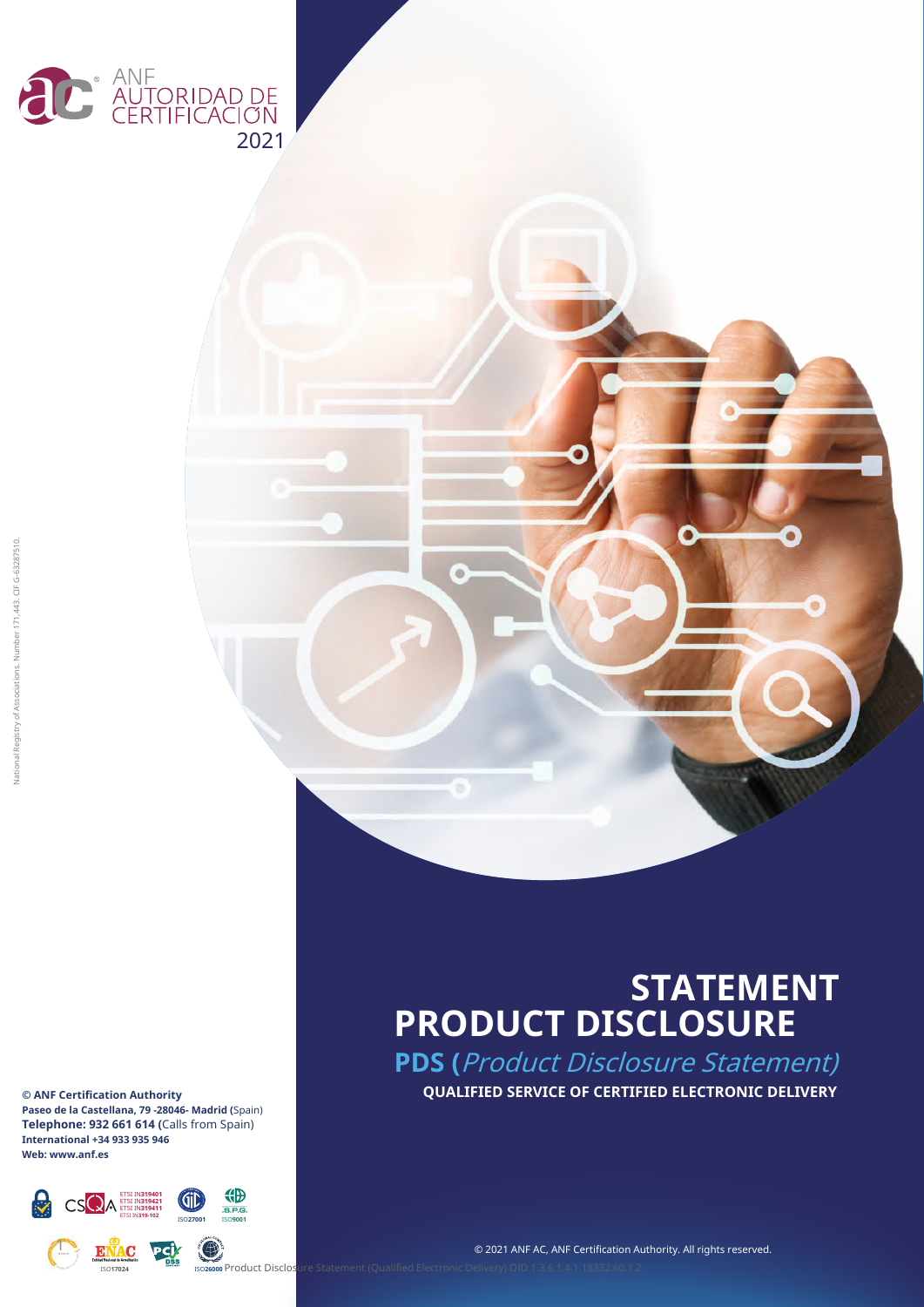



#### **Important announcement**

This document is the property of ANF Certification Authority Its reproduction and dissemination is prohibited without the express authorization of ANF Certification Authority

#### **2020 - 2021 CC-BY- ND (Creative commons licenses)**

Direction: **Paseo de la Castellana, 79 - 28046 - Madrid (**Spain) Telephone: **932 661 614 (**calls from Spain) two International (+**34) 933 935 946 www.anf.es**

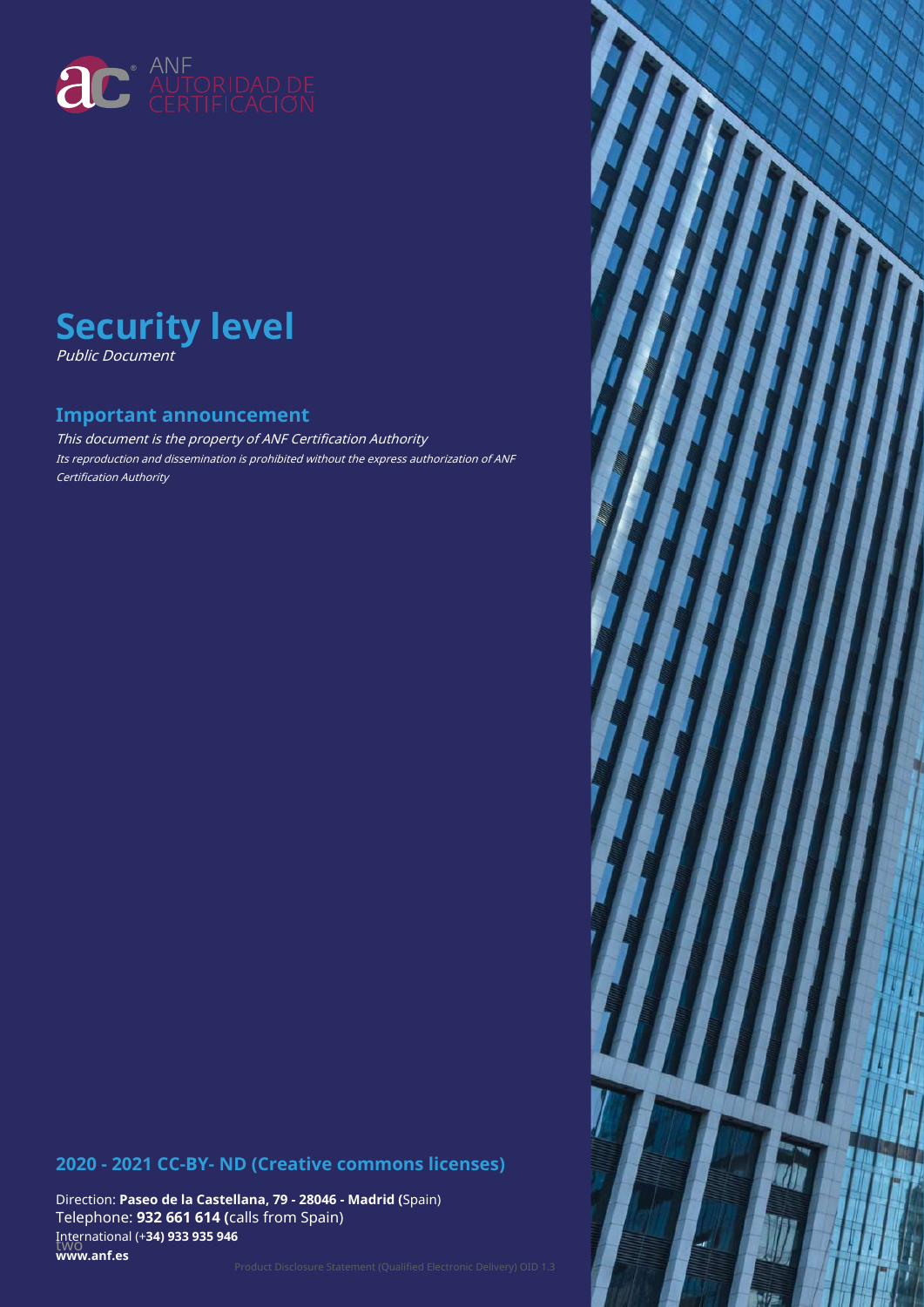

## **Contact information of the Qualified Trust Services Provider**



**ANF Certification Authority (ANF AC), NIF G63287510,** is the Certification Authority that, as a Qualified Trust Services Provider, issues qualified certificates under eIDAS.



Paseo de la Castellana, 79 28046- Madrid (Spain)



https://www.anf.es info@anf.es



#### **Corporate management Administration - Legal Services - Engineering**

Gran de les Vía Corts Catalanes, 996 08018 - Barcelona (Spain)



**Electronic office: Electronic office:**

**ANF AC makes contact forms available to the public through the electronic headquarters of ANF AC**

- General matters in **https://www.anf.es/contacto/**
- Press in **https://www.anf.es/contacto/#prensa**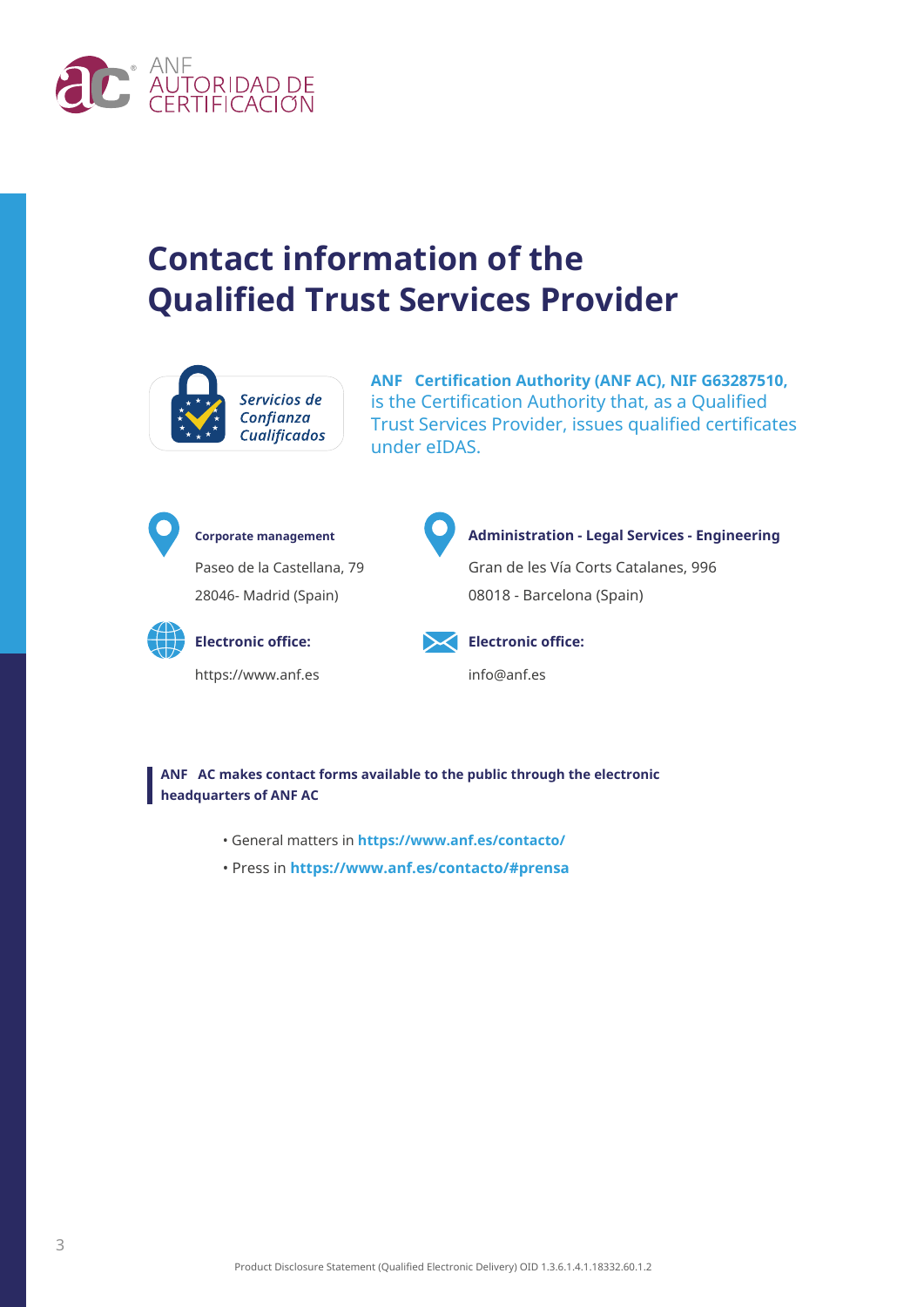

## **Qualified long-term signature and seal preservation services**

**ANF AC is a Qualified Trust Service Provider, and an accredited entity to provide the qualified certified electronic delivery service (QERDS).**

**QERDS of ANF AC, meets the requirements established in article 44 of Regulation (EU) No. 910/2014,** of the European Parliament and of the Council, of July 23, 2014, regarding electronic identification and trust services for electronic transactions in the internal market (eIDAS).



**It is a service that allows the transmission of data between the sender and the recipients by electronic means, provides evidence relating to the handling of the transmitted data, including proof of the sending and receipt of the data, and which protects the transmitted data against the risk of loss, theft, damage or any unauthorized alteration.**

The communication channel used to deliver to the recipient's mailbox **it can be email (REM) or other,** as long as it guarantees the requirements established to be considered ERDS.

**For sending and receiving messages, collecting evidence and supporting documents, the Users have an ERD application / user agent which modes: is available in two**

**SIGN TO {** 

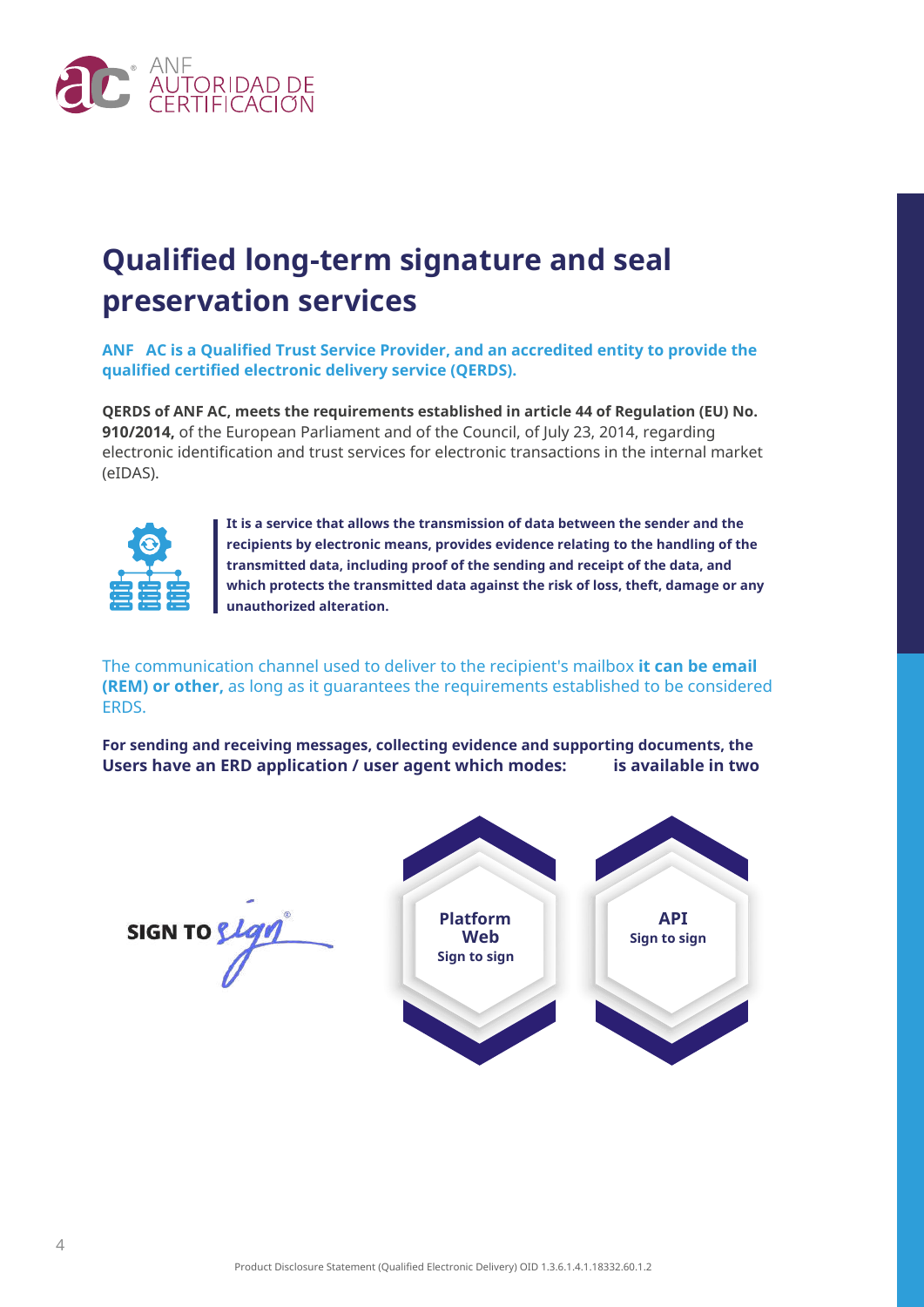



**• You can check your inclusion in the trusted list of trusted service providers (TSL - Trusted Service List) in Spain, through the link,**

https://sede.serviciosmin.gob.es/Prestadores/TSL/TSL.pdf

## **Service mode identifiers**

**In order to identify certified delivery services, ANF AC has assigned them the following object identifiers (OIDs).**

| <b>ERDS</b>  | OID 1.3.6.1.4.1.18332.60.1 |
|--------------|----------------------------|
| <b>QERDS</b> | OID 1.3.6.1.4.1.18332.60.2 |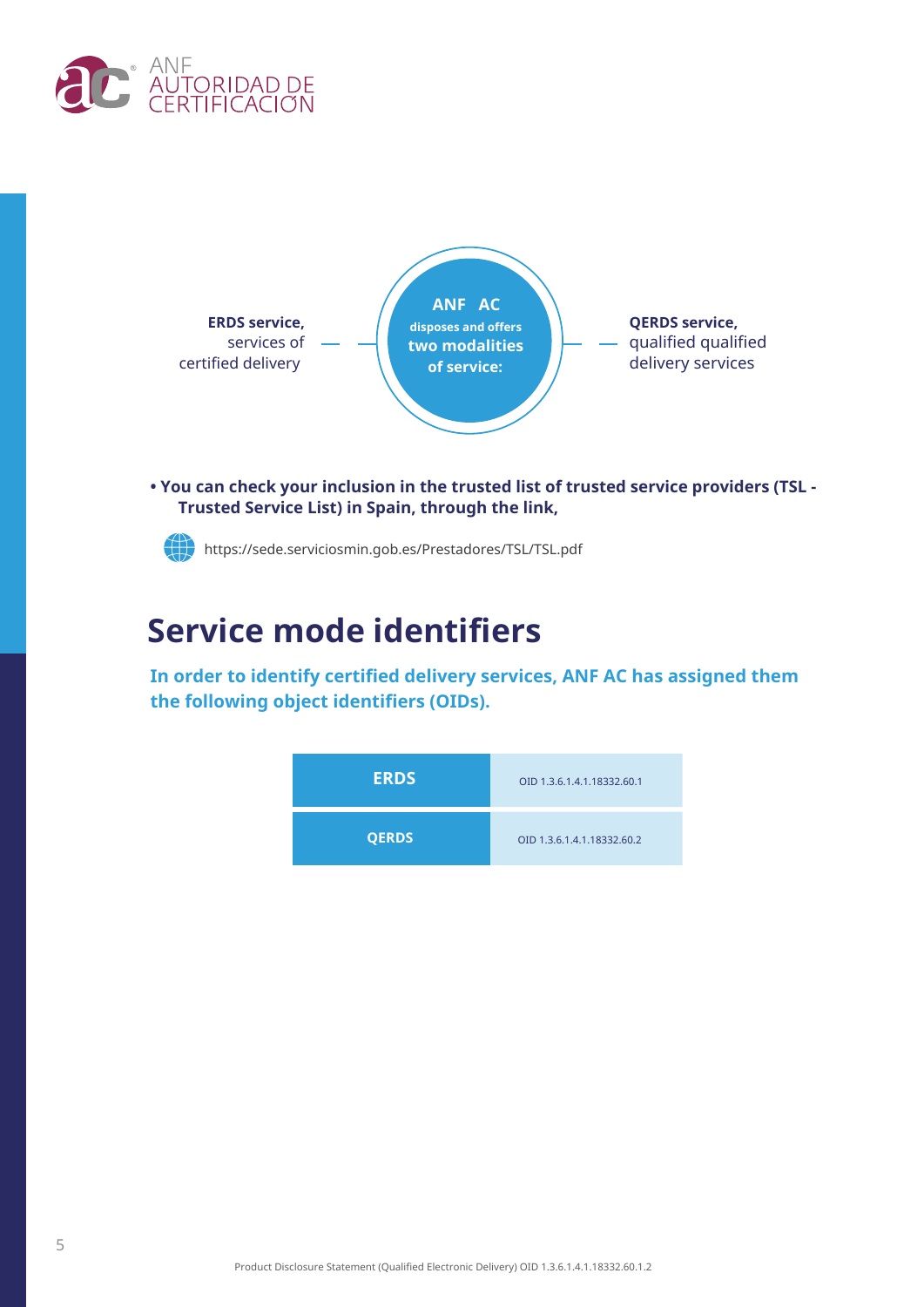

## **Parties involved**

#### **QUALIFIED PROVIDER OF VALIDATION SERVICES (QSVSP).**

**1** In the context of this document ANF AC. ANF AC assumes general responsibility for the service, even when some functions are assumed by contracted third parties.

#### **ORDERING / SUBSCRIBER.**

It is the natural person who, in his own name or on behalf of a third party, and after identification, requests the provision of the service. In the case of an ordering party who intervenes on behalf of a third party, they must prove their legal capacity to represent them.



**two**

#### **ADDRESSEE.**

**3** It is the natural or legal person to whom the payer requests that an electronic document be delivered.

| ,<br>- 2 |  |
|----------|--|
|          |  |

#### **THIRD WHO TRUST.**

**4** All those people who, voluntarily, trust the services provided by ANF AC accepting the terms and conditions of the service, as well as the limitations of use, Policies and Practices of ANF AC.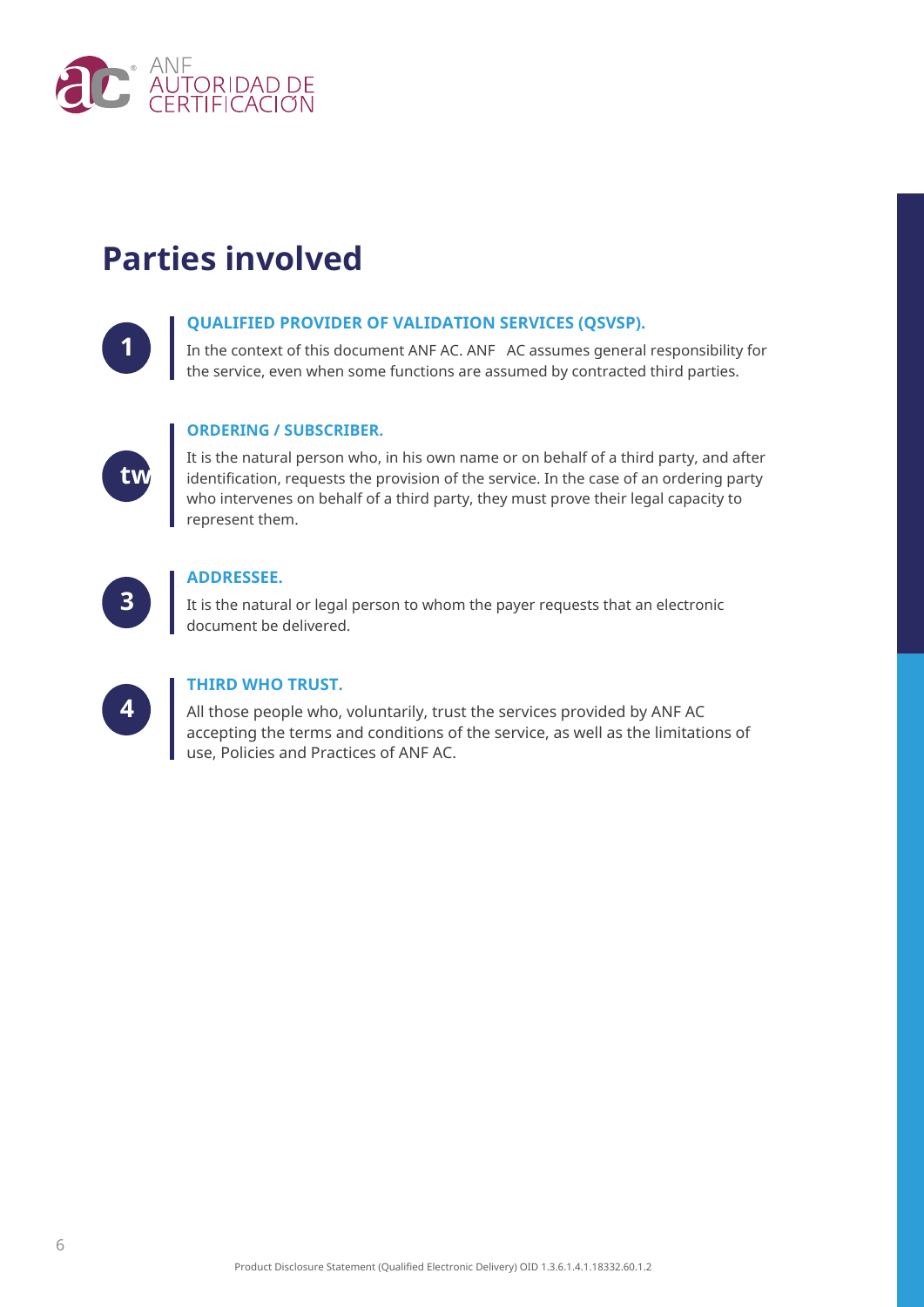

### **ERDS service**

**The "Certified Electronic Delivery Service (ERDS - Electronic Registered Delivery Service, ERDS-) guarantees the safe and reliable delivery of electronic messages between the parties, which generates evidence of the shipping and delivery process for legal purposes.**

**The level of security in the identification and intervention of the parties is:**

**Medium / substantial level:**

**This level corresponds to a configuration of security mechanisms appropriate for the most applications.** It is suitable for accessing applications classified according to the ENS in the Integrity and Authenticity levels as low or medium risk.

**Likewise, the risk foreseen by this level corresponds to the low and substantial security levels of the electronic identification systems of the EU regulation 910/2014.** The Security levels of the eIDAS regulation apply only to electronic identification systems.

> **ANF AC intervenes as a service provider Certified Electronic Delivery System (ERDSP).**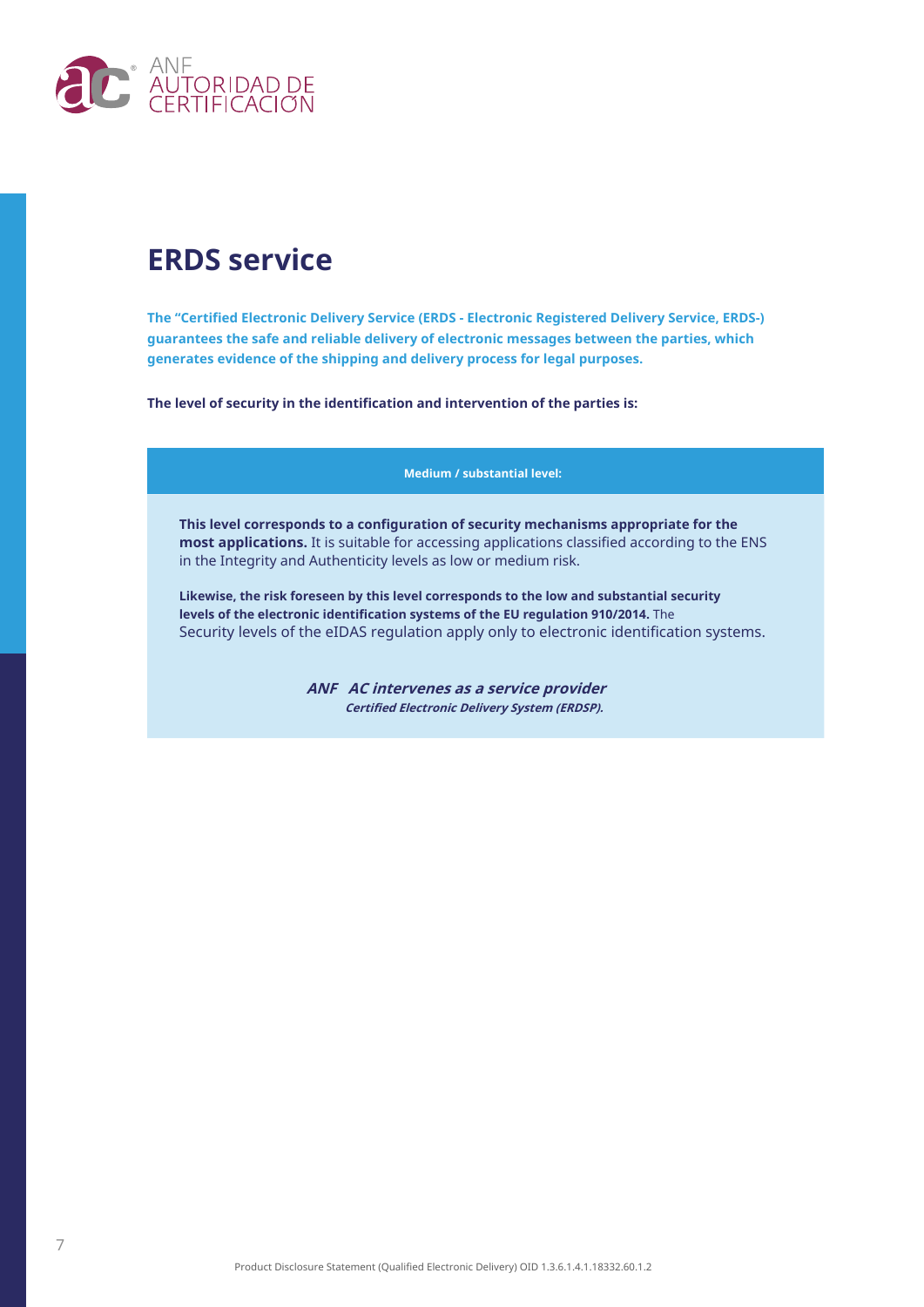

## **QERDS service**

**The eIdAS Regulation defines the so-called Qualified Electronic Registered Delivery Service (QERDS), which is a special type of ERDS, in which both the service and its provider must meet a series of additional requirements with respect to ERDS conventional and the entities that provide them.**

**The level of security in the identification and intervention of the parties is:**

#### **High level:**

**This level corresponds to a configuration of security mechanisms appropriate for applications that require additional measures, based on the risk analysis performed.** The risk foreseen by this level corresponds to level 4 of guarantee foreseen in IDABC's Basic Authentication Policy. It is suitable for accessing applications classified according to the ENS in the Integrity and Authenticity levels as high risk.

**Likewise, the risk foreseen by this level corresponds to the high security level of the electronic identification systems of the EU regulation 910/2014.** The security levels of the eIDAS regulations apply only to electronic identification systems.

**The security mechanisms acceptable to all parties are qualified certificates of electronic signature, and those that offer the high level of security required.**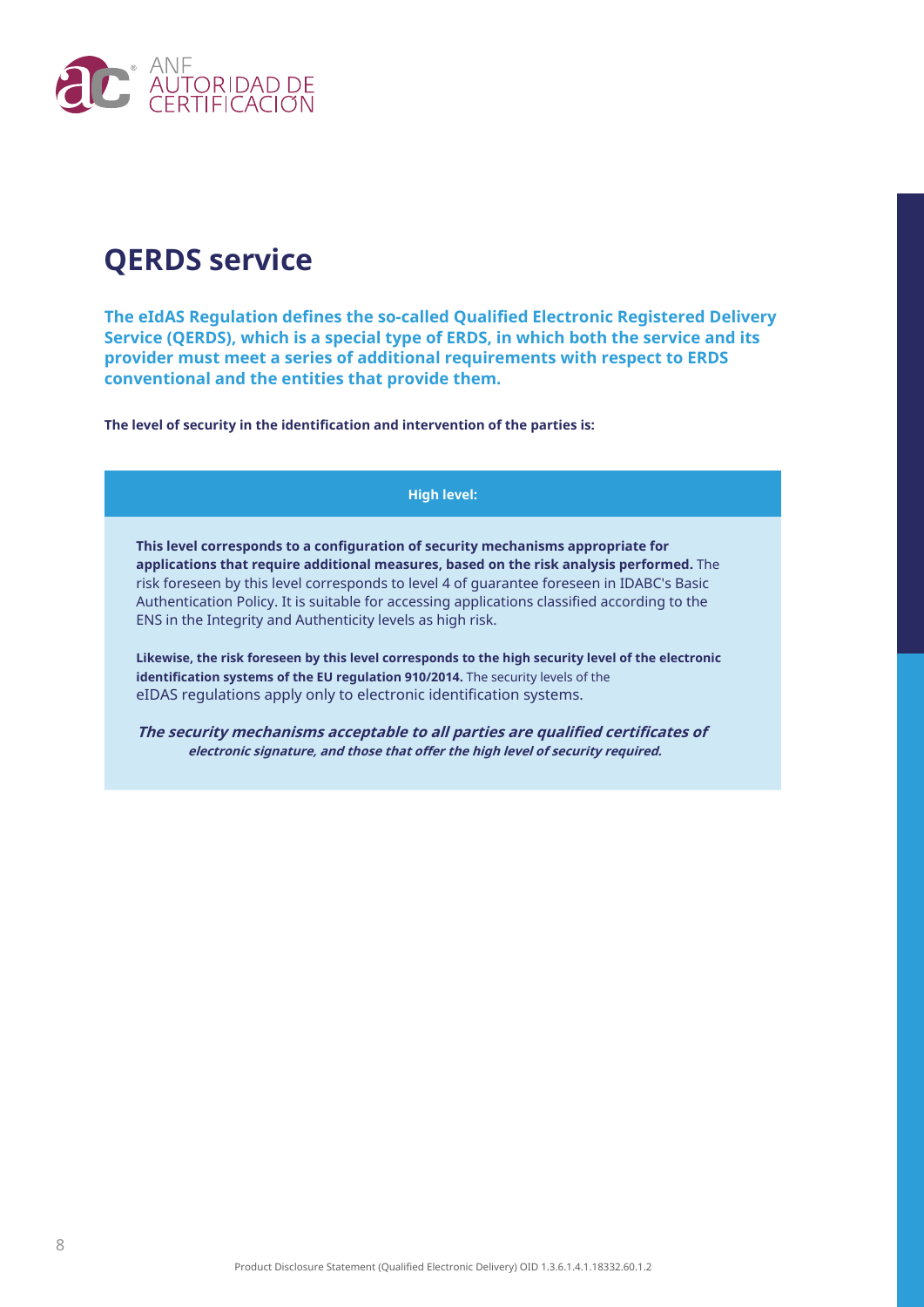

### **Permitted uses**

**The use of the Qualified Certified Electronic Delivery Service provides the following guarantees:**

• Non-repudiation of origin and destination.

**It ensures that the document comes from the originator from whom it claims to proceed, and is addressed to the recipient to whom it should be sent. This characteristic is obtained through the process of**

- Identification of the payer / subscriber, and
- of the recipient through the procedures established in section 7 "Identification and authentication of this document". In this way, it guarantees that the document comes from a certain duly identified subject and is addressed to a recipient whose identity has also been validated.
- Integrity.

**With the use of the qualified Certificate of Electronic Signature or qualified certificate of Electronic Seal,** It is allowed to check that the document has not been modified. To ensure integrity, the well-known hash functions are used, which are used whenever an electronic signature or seal is made.

**The use of this system allows to verify that a signed or sealed message has not been altered between sending and receiving.**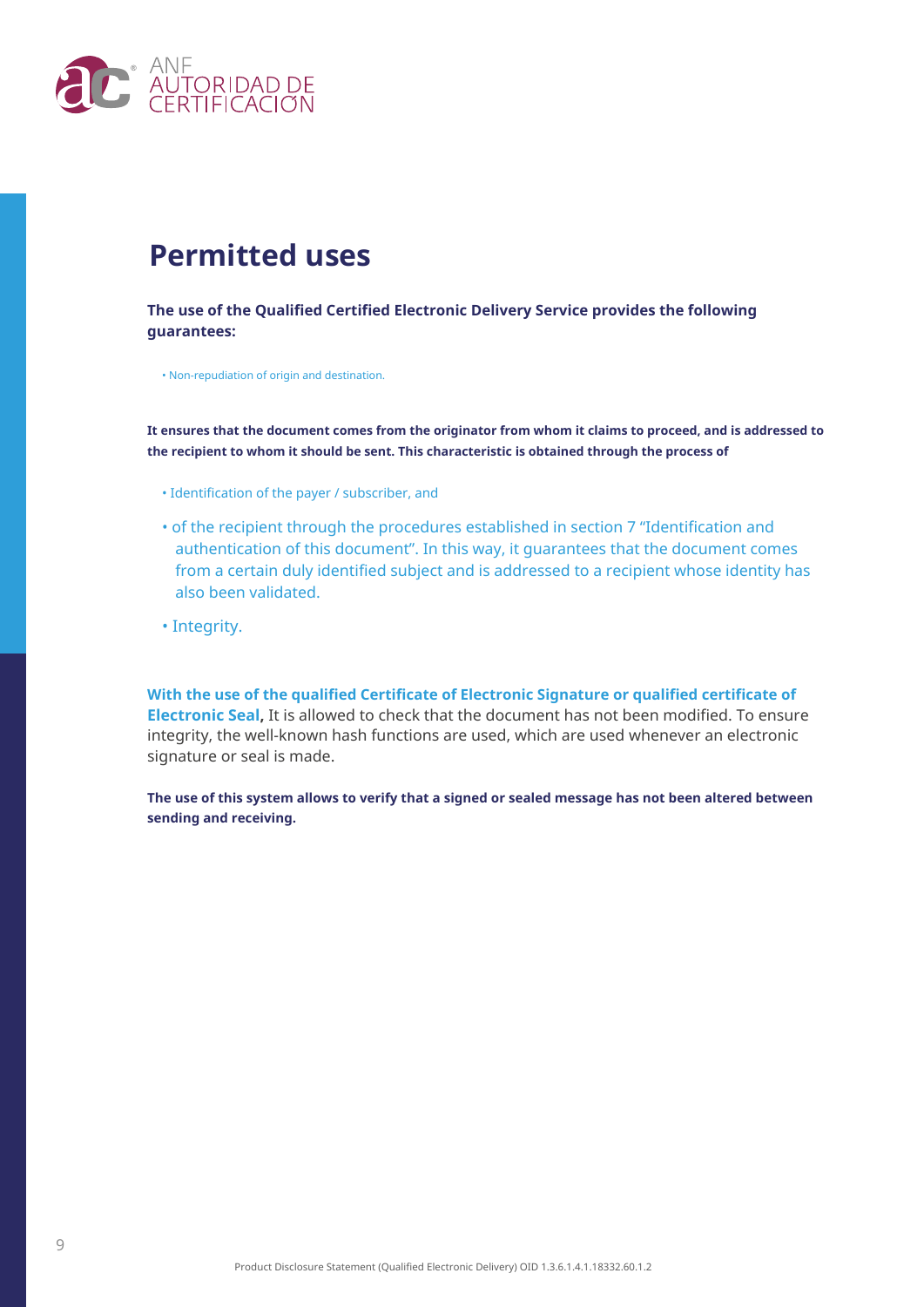

### **Limits of use**

#### **In general, as established in the CPS of ANF AC, and specifically:**

- **• The communications and documents whose delivery the ordering party requests must be in accordance with current legislation.**
- **• The payer has the legal capacity to establish communication with the recipient).**

### **Prohibited uses**

**In general, as established in the CPS of ANF AC, and specifically:**

• Deliveries made will be carried out only in accordance with the function and purpose established in the Qualified Service Policy for Certified Electronic Delivery, and in accordance with current regulations.



**The contracting of the service only admits the use of the service in the scope of activity of the client that contracts the service or the entity to which it is linked, in accordance with the purpose of the service.**

The client may not, except in the specific agreement with ANF AC, make use of the service for commercial purposes. S**e understood by commercial use of the service, any action by which the client offers to third parties parties outside the subscriber owner,** for consideration or free of charge, the use of this certified electronic delivery service.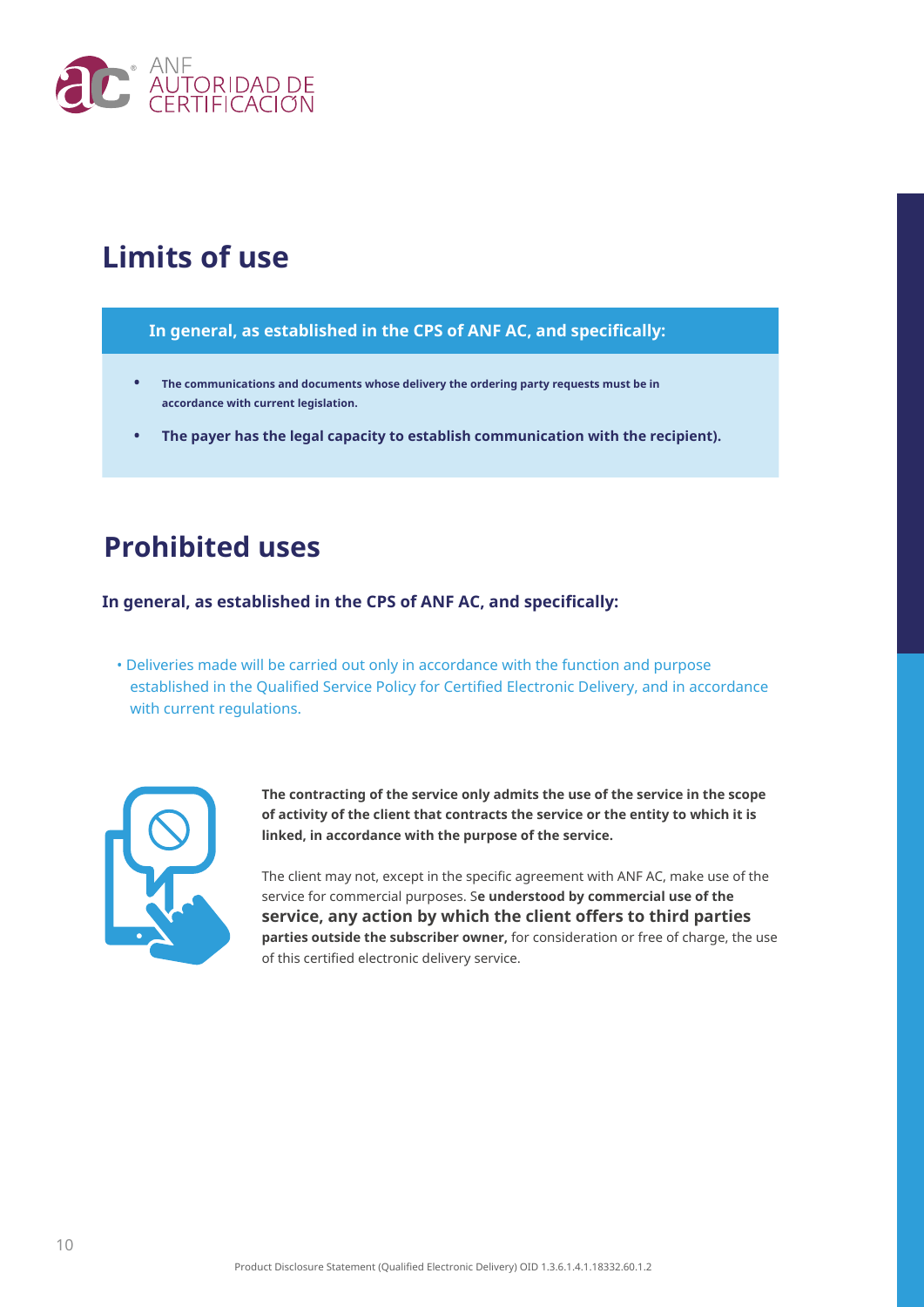

## **Obligations and responsibilities of the subscriber / payer and trusting third parties**

In sections **9.6.3, 9.6.4, 9.9.2 and 9.9.3 of the Certification Practices Statement of ANF AC OID 1.3.6.1.4.1.18332.1.9.1.1** and in the Terms and Conditions **OID 1.3.6.1.4.1.18332.5.1,** remain Defined the obligations of subscribers and trusting third parties.

**In particular, the subscriber and the third parties who trust before placing their trust in the supporting documents issued by the service ERDS / QERDS, have the obligation to verify the validity of the electronic seal with which ANF AC authenticates them, having to use a qualified validation system for signature and qualified electronic seals.**

### **Obligations of the CA and its responsibilities**

In sections **9.6.1, 9.6.2 and 9.9.1** of the **ANF AC OID Certification Practice Statement 1.3.6.1.4.1.18332.1.9.1. 1**and in the Terms and Conditions **OID 1.3.6.1.4.1.18332.5.1,** remain Defined the obligations and responsibilities of the CA.

**ANF AC, to face the risk of liability for damages that may be caused by the certificate issuance service, as well as the intervention of its AR and OVP, has subscribed the corresponding civil liability insurance of FIVE MILLION EUROS (5,000,000. €).**

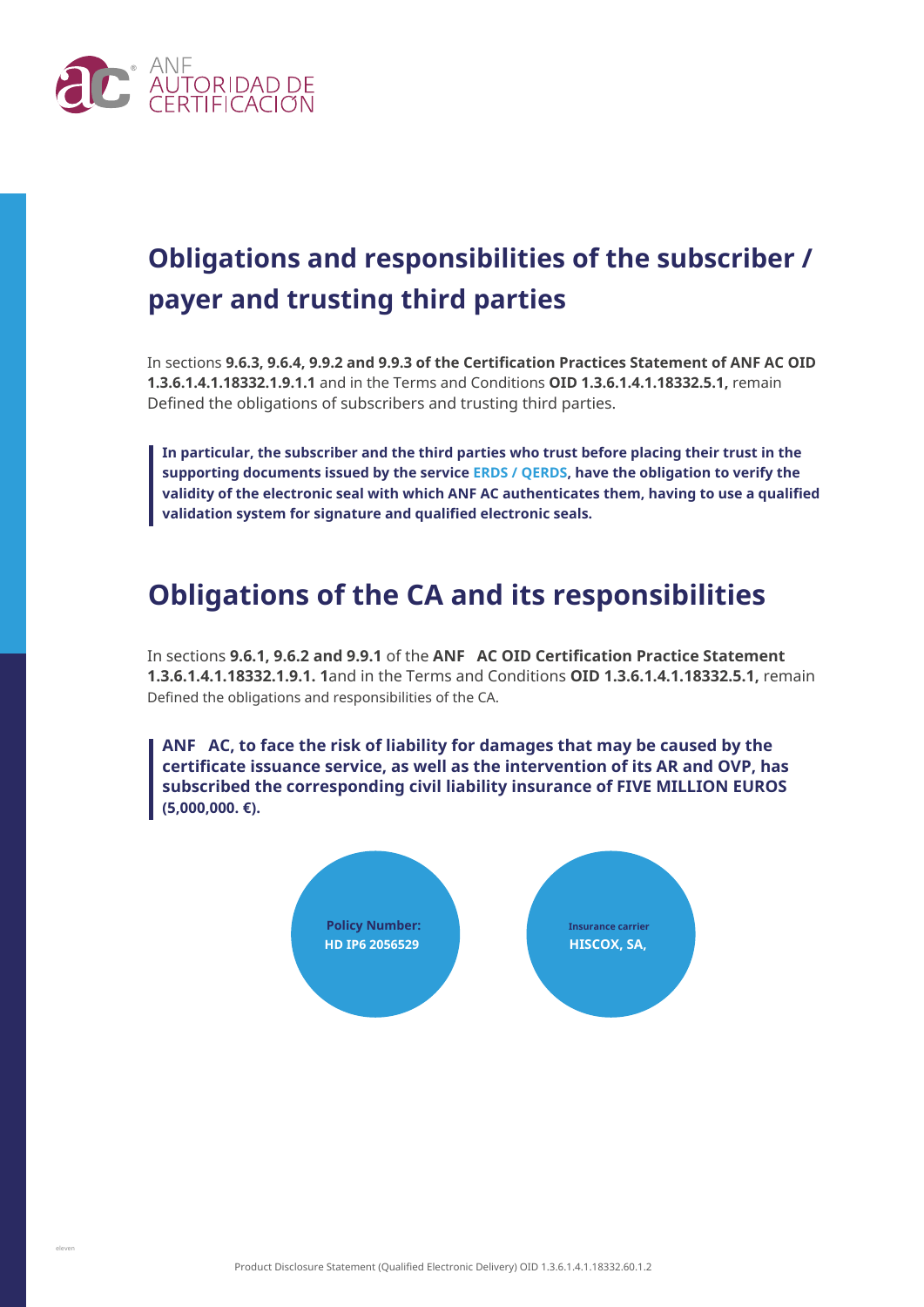

### **Events, evidence and supporting document**

**Each ERDS service has a unique identifier.**

**All the evidence produced by the service can be downloaded in PDF format.** Each evidence has a unique evidence identifier, includes **ERDS identifier,** and details information on the identity of the payer and the recipient, automated systems that have been involved, information related to events, when they occurred and audit trails that have been obtained.

**Each evidence is authenticated by the electronic seal of ANF AC** including check **OCSP** Y **qualified electronic time stamp** that meets the standards **XAdES, ETSI TS 10317, v.2.1.1, (LT and LTA level)** according to the **Commission Implementation Decision (EU) 2015/1506 of September 8, 2015,** for which establishes specifications for advanced formats of **electronic signature and Advanced electronic seals of Regulation (EU) No. 910/2014.**

**The set of evidence generated in each certified electronic delivery service is compiled in a single PDF document called "Evidence Document".** East document has a unique evidence identifier, includes i**ERDS dentifier,** In which the service modality is recorded, the final result of the service performed, and details information on all the evidence generated.

The probative document is authenticated by ANF AC electronic seal that includes OCSP verification and qualified electronic time stamp that c**umple the XAdES standards, ETSI TS 10317, v.2.1.1, (LT and LTA level)** according to the **Commission Implementation Decision (EU) 2015/1506 of September 8, 2015,** for which establishes specifications for advanced formats of **electronic signatures and Advanced electronic seals of Regulation (EU) No. 910/2014.**

To obtain related evidence of the transmitted data, **the ERD application has of a system that allows obtaining an authenticated copy of the evidences and probative document of the transmission made.** The ERD application requires, prior to access, user identification, which will at least have a substantial security level.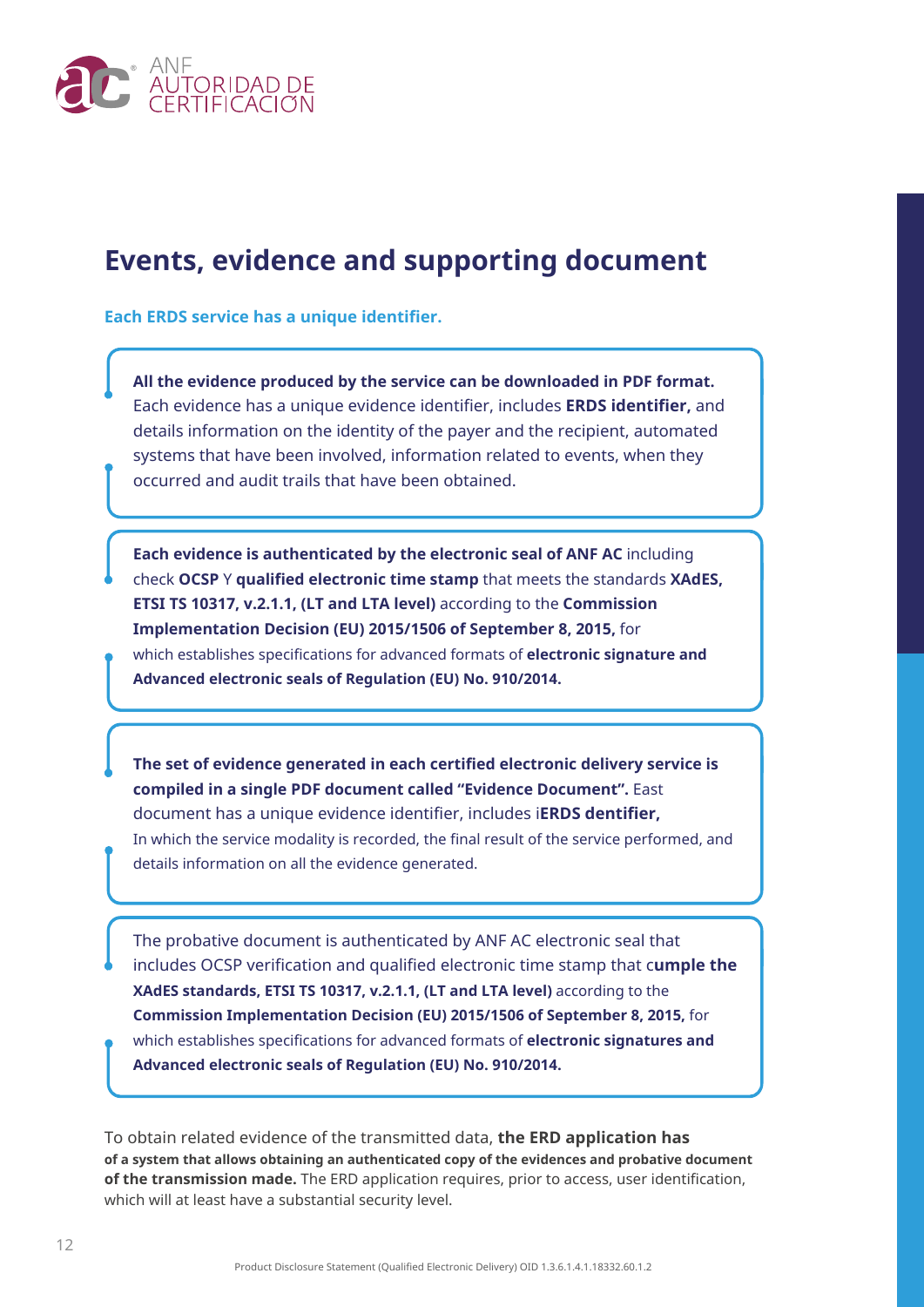

## **CA liability limitations**

#### In the section **9.8 of the ANF AC OID Certification Practice Statement 1.3.6.1.4.1.18332.1.9.1.1** and in the Terms and Conditions **OID 1.3.6.1.4.1.18332.5.1,** remain defined the liability limitations of ANF AC.

#### **Especially,**



- TO**NF AC does not assume responsibility when the trusting third party does not assume its obligation** to verify the status of the certified, using the verification instruments of ANF AC.
- **• ANF AC takes advantage of other exemptions established in the Certification Policy** corresponding to the type of certificate in question.
- Except for what is established in this document, **ANF AC does not assume any other commitment nor does it offer any another guarantee,** nor does it assume any other responsibility before trusting third parties.

**ANF AC does not guarantee the cryptographic algorithms nor will it be liable for damages caused by successful external attacks on the cryptographic algorithms used,** especially if you saved the Due diligence according to the current state of the art, the PC, DPC and its addendum, and the provisions of the electronic trust services. in the **EIDAS Regulation and Law 6/2020, of November 11,** regulating certain aspects

**It will not be liable for any software that has not been provided directly by ANF AC.**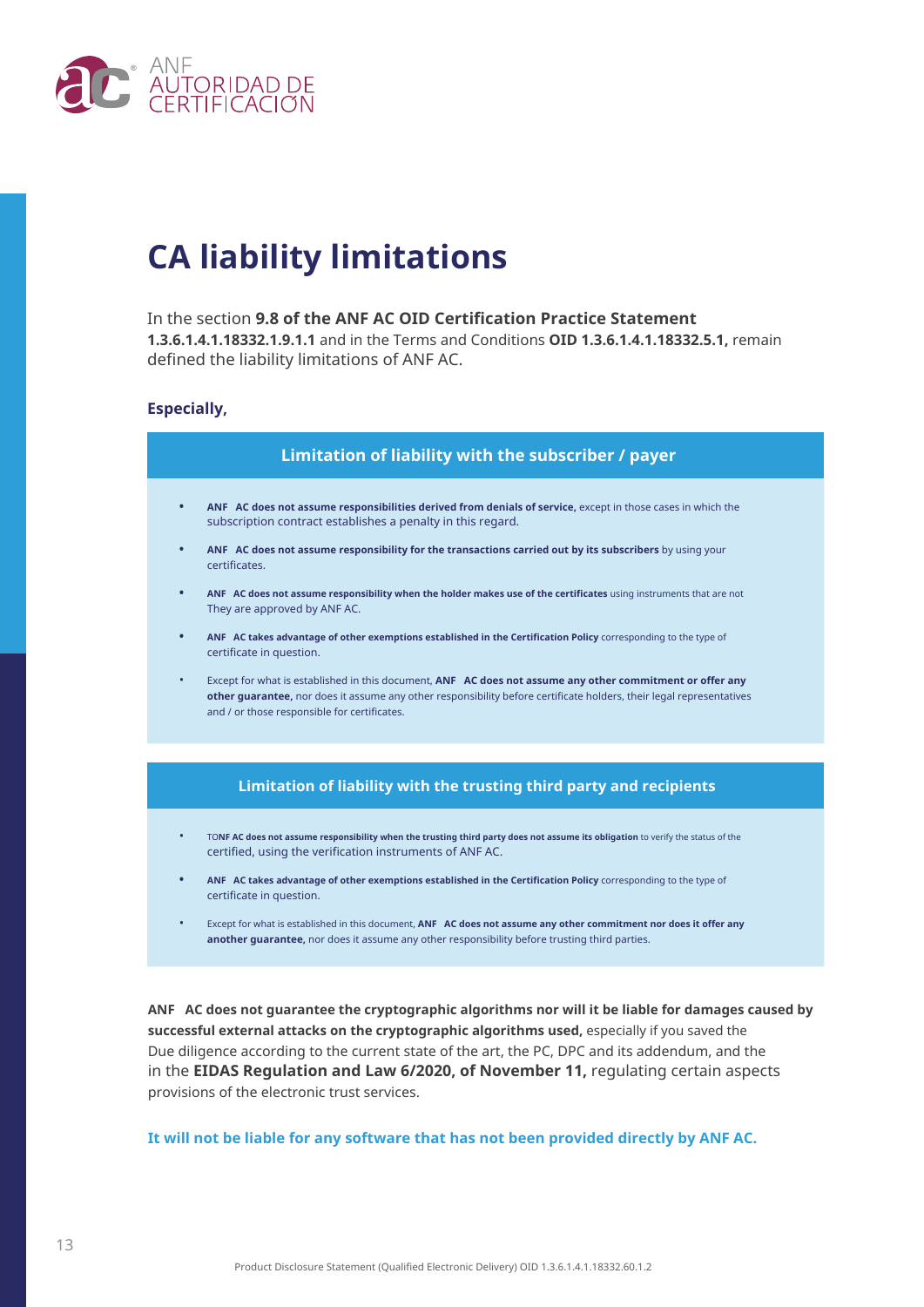

In l**electronic seal certificates and TSA / TSU certificates,** issued with the rating of qualified, the limit assumed by the CA is established in the certificate itself, specifically in the Extension "**QcStatements**" in the countryside "**QcLimitValue**" **OID 0.4.0.1862.1.2.** and / or in the proprietary extension **OID 1.3.6.4.1.18332.41.1.**

**If no amount is set, it should be interpreted that the CA in its QSVSP operations does not assume the use of this certificate for transactions that carry any financial risk, and therefore the compensation limit is zero.**

### **Service Level Agreement (SLA)**

**ANF AC, is committed to the quality of its services,** and has prepared the document corresponding SLA (Service Level Agreement) with the **OID 1.3.6.1.4.1.18332.5.4**

#### **GUARANTEE OF RESPONSE TO REQUESTS**



The service measures the time elapsed between the registration of the request in its systems until the start of its treatment, also controlling the workload of each server. Docker technology is used to ensure that the response time, regardless of concurrency and peak consumption points, is always within optimal parameters.



#### **SERVICE CONTINUITY GUARANTEE**

ANF AC, guarantees a service level of 99.99%. In the event of a service interruption, the following table shows the penalty that THE CLIENT is entitled to receive according to the degree of non-compliance with the objective, based on the average monthly response time by deduction of interruptions.

## **Privacy Policy**

**ANF AC is the entity responsible for the processing of personal data.**

#### **• ANF AC has a Privacy Policy published in,**



https://www.anf.es/politica-de-privacidad/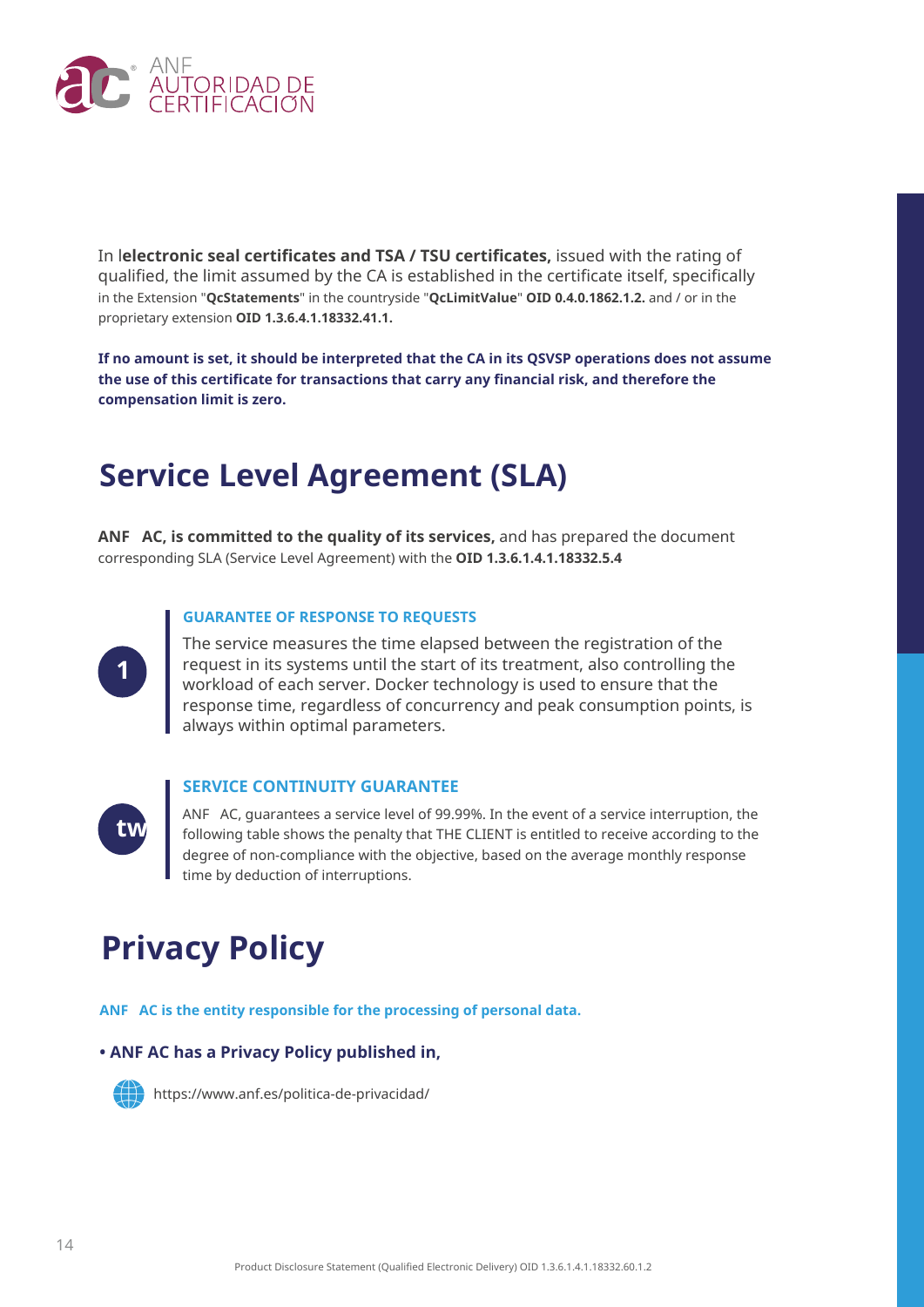

**ANF AC, is committed to the quality of its services,** and has prepared the document corresponding SLA (Service Level Agreement) with the **OID 1.3.6.1.4.1.18332.5.4**



**ANF AC protects its personal data files in accordance with the provisions of Organic Law 3/2018, of December 5, Protection of Personal Data for the Guarantee of digital rights, and Regulation (EU) 2016/679 of the European Parliament and of the Council of 27 April 2016,** on the protection of natural persons with regard to the processing of personal data and the free circulation of these data and by which Directive 95/46 / EC (General Data Protection Regulation) is repealed.

**In accordance with Art. 8 of Law 6/2020, of November 11, regulating certain aspects of electronic trust services, this CPS is the security document for the purposes provided for in the legislation on data protection of a personal nature.**

**ANF AC has carried out a Data Protection Impact Assessment (EIPD) with a low risk level result.**

#### **• ANF AC publishes its Register of Data Processing Activities in,**



https://www.anf.es/registro-de-actividades-tratamiento-de-datos/

**• To exercise the rights of the interested parties, you can contact our Delegate of Data Protection,**



delegadoprotecciondatos@anf.es

#### **• It also has an online form,**



https://www.anf.es/ejercicio-de-derechos/

#### **• For personal visit, previously arranged • You can call the phone:**



Gran de les Vía Corts Catalanes, 996 **(20 + 34 932 661 614**) 08018 - Barcelona (Spain)

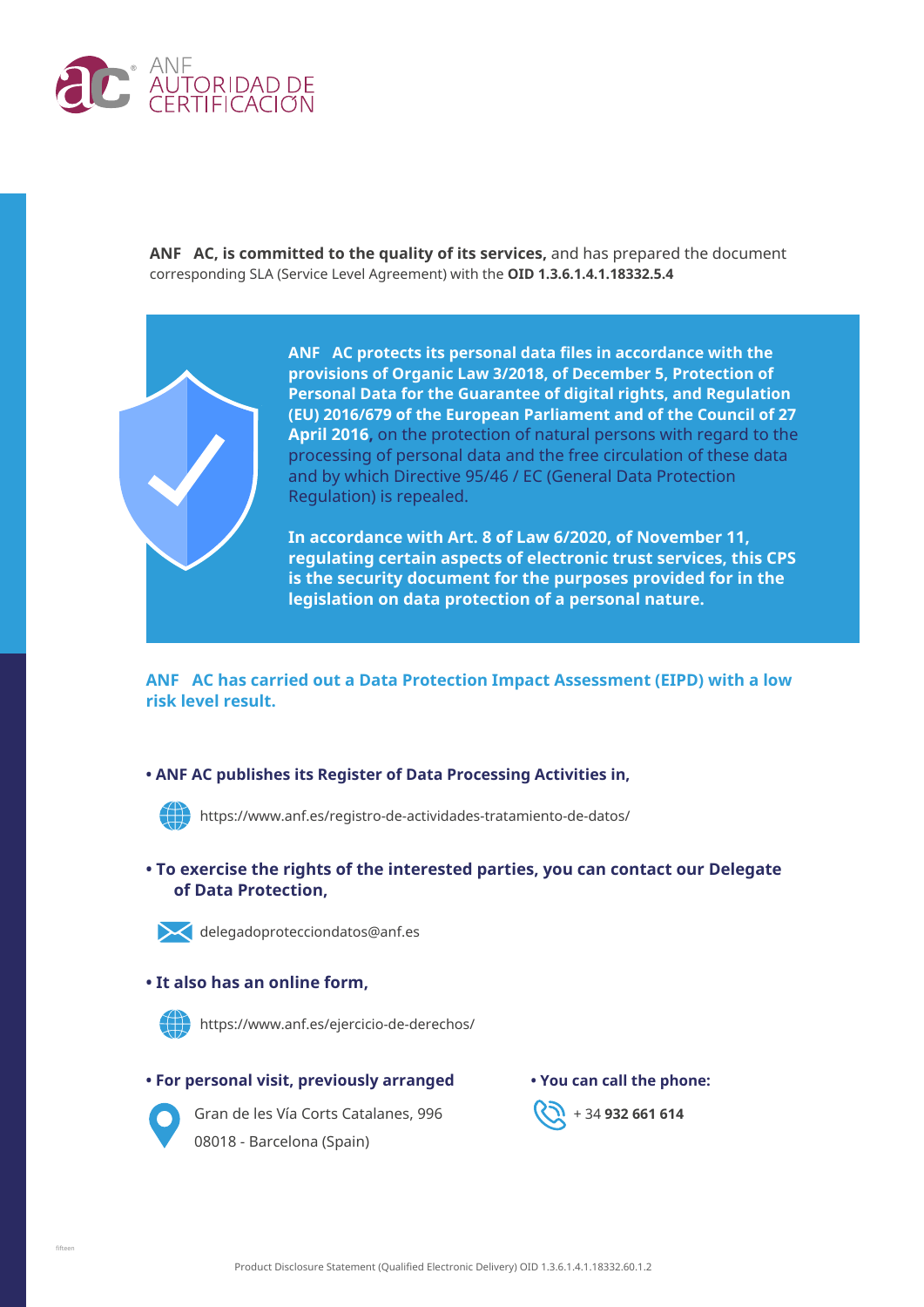

## **Return policy**



**It does not apply to the qualified validation service of electronic signatures and seals.**

### **Applicable law, inquiries and complaints**



- **Regulation (EU) No. 910/2014, of the European Parliament and of the Council, of July 23 from 2014,** on electronic identification and trust services for electronic transactions in the internal market (eIDAS).
- **Law 6/2020, of November 11,** regulating certain aspects of electronic trust services.

#### **ANF AC, makes available to subscribers and third parties who trust online service for,**

- **• Report problem with your certificate in,** https://micertificado.anf.es/
- **• Report breach or misuse in,** https://anf.es/sat-incumplimiento-uso-indebido/
- **• Open an incident in,** https://www.anf.es/ac/abrir-incidencia

#### **It also offers customer service through the following channels:**

- **• In person, administrative address,** legal and technical, arranging a previous interview days working days of **9 a.m. to 2 p.m. and 3 p.m. at 18 h.**
- By phone, +**34 932 661 614**
- **• e-mail,**
	- ◊ Administration: **administracion@anf.es**
	- ◊ Technical: **support@anf.es**
	- ◊ Commercial: **info@anf.es**
	- ◊ Legal: **mcmateo@anf.es**
	- ◊ Data protection: **delegadoprotecciondatos@anf.es**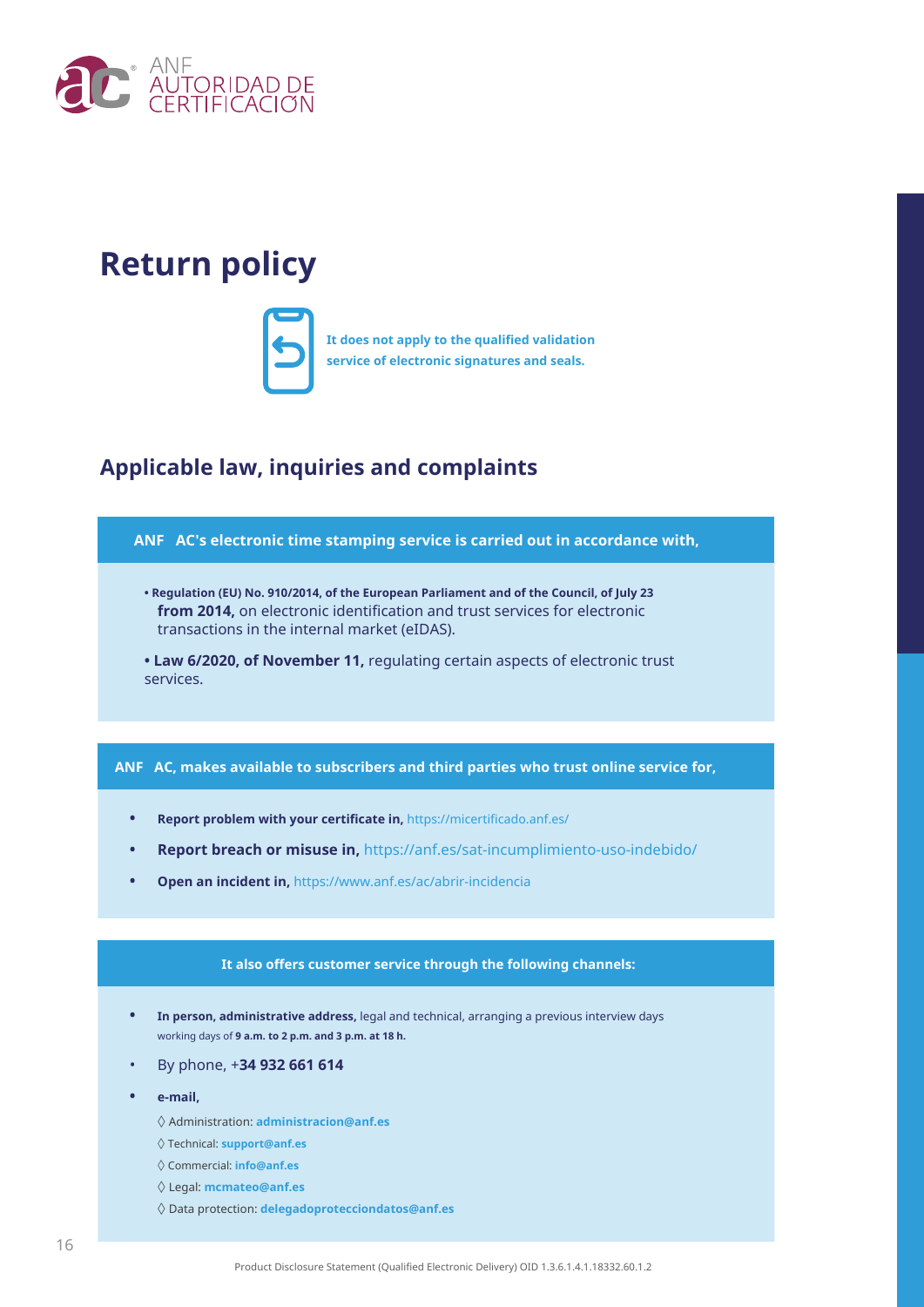

### **Applicable norms and standards**

The qualified certificate issuance service is carried out in accordance with reference standards, by way of example, it should be noted:

- **ETSI EN 319 401** "General Policy Requirements for Trust Service Providers"
- **ETSI EN 319 411** "Part 1: General Requirements"
- **ETSI EN319 411** "Part 2: Requirements for Trust Service- Providers issuing EUQualified Certificates"
- **ETSI EN 319 412** "Electronic Signatures and Infrastructures (ESI): Certificate Profiles"
- **ETSI EN 319 122-1** "CAdES digital signatures, Part 1: Building blocks and CAdES baseline signatures"
- **ETSI EN 319 122-2** "CAdES digital signatures, Part 2: Extended CAdES signatures"
- **ETSI EN 319 132-1** "XAdES digital signatures, Part 1: Building blocks and XAdES baseline signatures"
- **ETSI EN 319 132-2** "XAdES digital signatures, Part 2: Extended XAdES signatures"
- **ETSI EN 319 142-1** "PAdES digital signatures, Part 1: Building blocks and PAdES baseline signatures"
- **ETSI EN 319 142-2** "PAdES digital signatures, Part 2: Additional PAdES signatures profiles"
- **IETF RFC 3647** "Public Key Infrastructure Certificate Policy and Certification Practices Framework"
- **IETF RFC 6960** "Public Key Infrastructure Online Certificate Status Protocol OCSP"
- **IETF RFC 3739** "Public Key Infrastructure: Qualified Certificates Profile"
- **IETF RFC 3161** "Internet X.509 Public Key Infrastructure Time-stamp Protocol"
- **ETSI TS 119 312** "Electronic Signatures and Infrastructures (ESI); Cryptographic Suites "
- **ETSI TS 119 612** "Electronic Signatures and Infrastructures (ESI), Trusted Lists"
- **ETSI TS 119 441** "Policy requirements for TSP providing signature validation services"
- **ETSI TS 119 172-1** "Signature Policies, Part 1: Building blocks and table of contents for human readable signature policy documents"
- **ETSI TS 119 172-2** "Signature Policies, Part 2: XML format for signature policies"
- **ETSI TS 119 102-1** Procedures for Creation and Validation of AdES Digital Signatures; Part 1: Creation and Validation "
- **ETSI TS 119 102-2** Procedures for Creation and Validation of AdES Digital Signatures; Part 2: Signature Validation Report "
- **ETSI EN 319 521** "Policy and security requirements for Electronic Registered Delivery Service Providers"

**• ETSI EN 319 522** "Electronic Signatures and Infrastructures (ESI) Electronic Registered Delivery Services"

- **ETSI EN 319 531** "Electronic Signatures and Infrastructures (ESI) Policy and security requirements for Registered Electronic - Mail Service Providers"
- **ETSI EN 319 532** "Electronic Signatures and Infrastructures (ESI) Policy and security requirements for Registered Electronic - Mail Service Providers"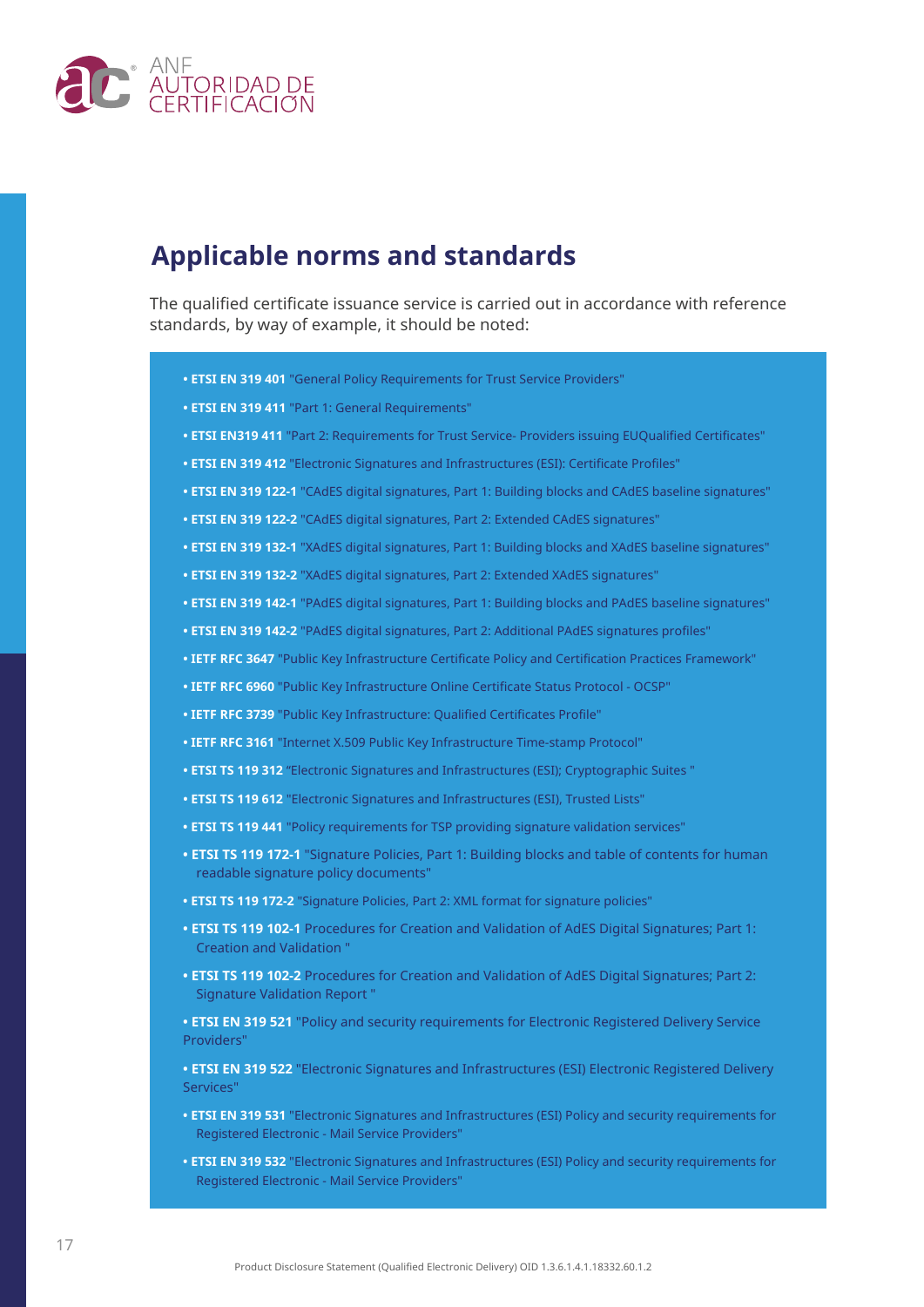

## **Dispute resolution**

#### **EXTRAJUDICIAL PROCEDURE**

**ANF AC will endeavor to amicably resolve conflicts that arise** with third parties for the exercise of their activity, only resorting to the procedure provided in the following section, when the agreement between the parties is unattainable.

#### **JUDICIAL PROCEDEMENT**

**ANF AC submits voluntarily, for the solution of any litigious question that could arise from the exercise of their activity,** to the institutional arbitration of the Arbitration Tribunal of the Distribution Business Council (TACED) https://www.taced.es, who is entrusted with the appointment of the Arbitrator - who will be the only one - and the administration of the arbitration - which will be fair - in accordance with its Regulations, binding itself from now on to comply with the arbitration decision.

If for any reason it is not possible to settle the controversy through the arbitration procedure outlined in the previous point, the Parties waive any other jurisdiction that may correspond to them and submit to the Courts for the resolution of any conflict that may arise between them. of the city of Barcelona, renouncing its own jurisdiction if it were different.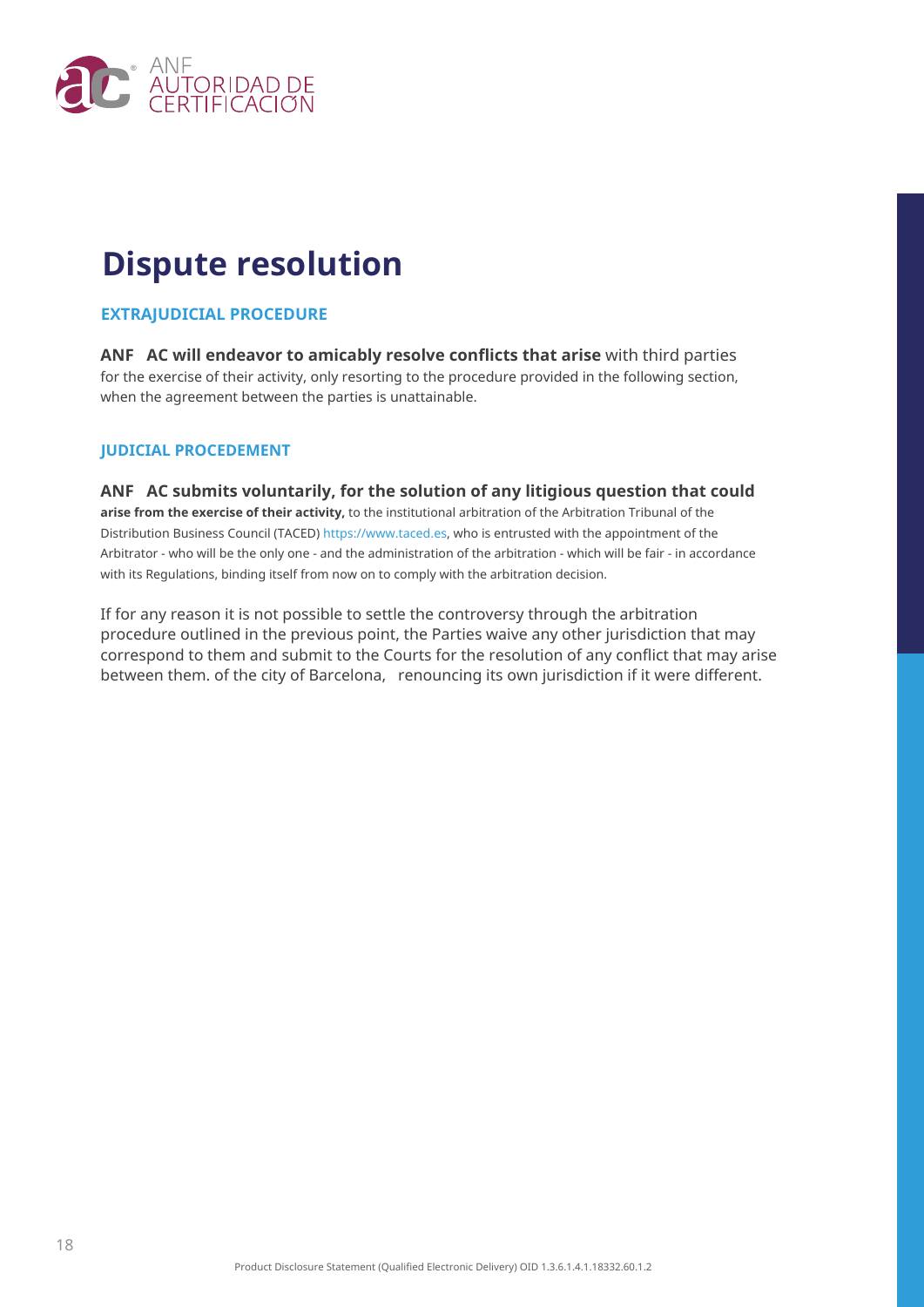

## **ANF AC official audits and accreditations**

#### **ANF AC, as a Qualified Trust Service Provider, has achieved official accreditation of its Public Key Infrastructure (PKI) in the following services:**

- Issuance of qualified certificates of **Electronic signature.**
- Issuance of qualified certificates of **public employee.**
- Issuance of qualified certificates **centralized.**
- Issuance of qualified certificates **PSD2.**
- Issuance of qualified certificates of **electronic seal.**
- Issuance of qualified certificates of **electronic stamp PSD2.**
- Issuance of qualified certificates of **electronic seal and AAPP seal.**
- Issuance of qualified certificates of **SSL secure server.**
- Issuance of qualified certificates of **SSL secure server Electronic Office.**
- Electronic signature service **remote qualified.**
- Qualified service of **electronic time stamps.**
- Qualified service of **electronic delivery.**
- Qualified service of **long-term preservation.**
- Qualified service of **validation of qualified electronic signatures and seals.**

#### **In addition, ANF AC has other accreditations and approvals for advanced IT services:**

| . Mozilla, Microsoft, Apple, Google approval for issuance of certificates<br><b>SSL electronics:</b>               |
|--------------------------------------------------------------------------------------------------------------------|
| $\Diamond$ DV                                                                                                      |
| ∧ ov                                                                                                               |
| $\Diamond$ EV                                                                                                      |
| • Certification Entity (EC) in accordance with the Data Protection Agency<br>Scheme for Data Protection Delegates. |
| • Certified Scanning Services (LegalSnapScan) accredited by the Agency<br>Spanish Tax Administration.              |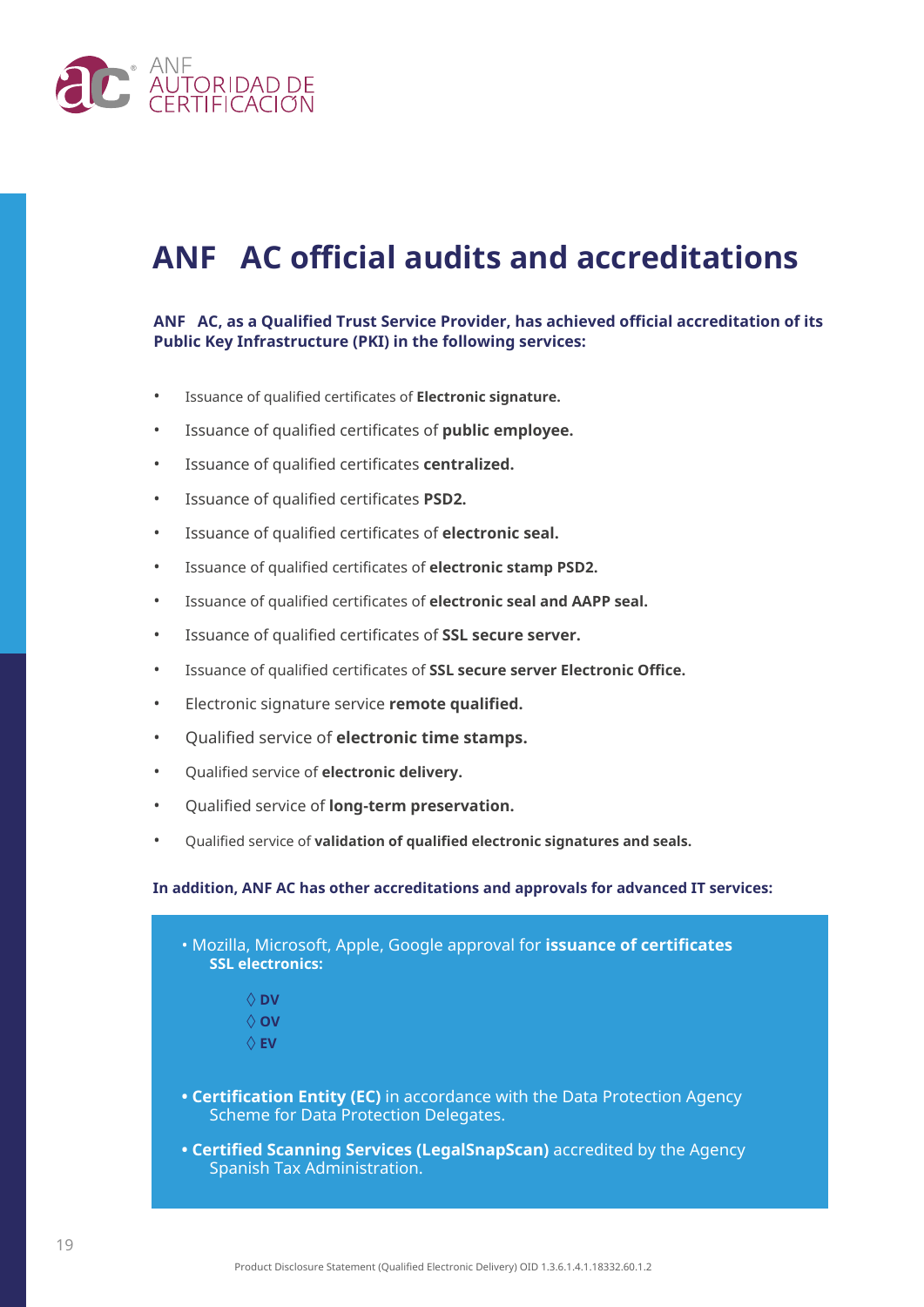

#### **In addition to ETSI audits (eIDAS services), ANF AC has achieved compliance audits against the standards:**

- **• ISO 27001: 2013** Information Security Management System
- **• Iso 9001** Quality of service CA
- **• ISO 17024** Certification of Persons
- **• ISO 14001** Environmental Management System

#### **Cryptographic Hardware Modules (HSM) used to provide the time stamping service,**

- The private keys of CA, CAi, TSU, and centralized end-user certificates are generated and kept in a secure cryptographic device (HSM) certified as qualified electronic signature devices (QSCD). They meet the requirements detailed in FIPS PUB 140-2 level 3 or higher, or with an EAL level 4+ or higher in accordance with ISO / IEC 15408.
- The QSCD SmartCards supplied to end users are certified and meet the requirements detailed in FIPS PUB 140-2 level 3 or higher, or with an EAL level 4+ or higher in accordance with ISO / IEC 15408.

**In the use of time stamps for low, medium or high level procedures of the National Security Scheme (ENS), the indications of the ICT Security Guide -CCN- STIC-807- will be followed.**

#### **Certifications of conformity published in,**



https://www.anf.es/auditorias-de-conformidad/